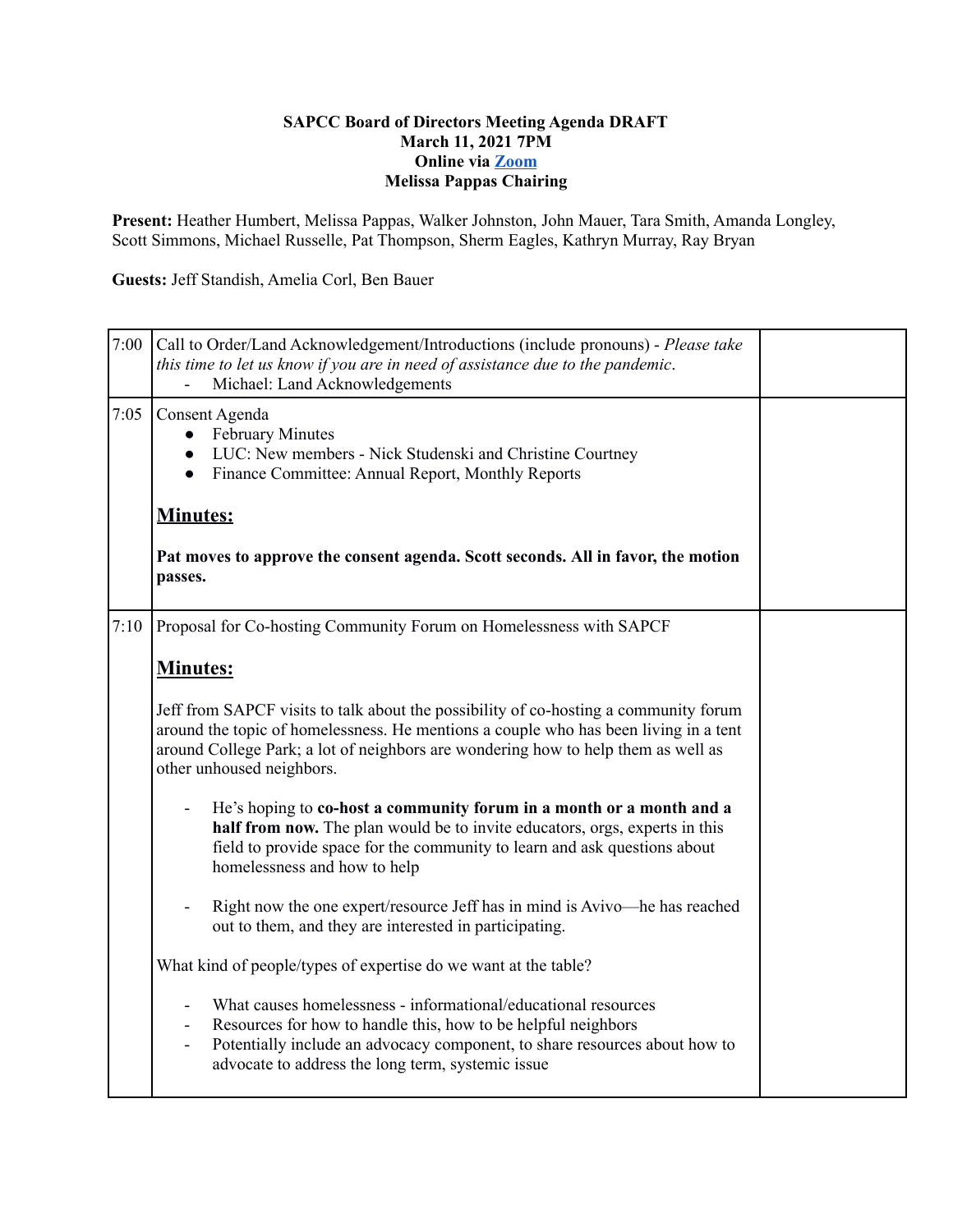|      | It would be nice to create a template, so to speak, for how folks can help out, because<br>this is obviously a recurring issue. It'd be helpful to figure out what steps we can take<br>and know that moving forward into the future. Maybe this (creating some kind of<br>template) would be an outcome of the forum.                                                                                                     |              |
|------|----------------------------------------------------------------------------------------------------------------------------------------------------------------------------------------------------------------------------------------------------------------------------------------------------------------------------------------------------------------------------------------------------------------------------|--------------|
|      | Next steps: Kathryn will send out a doodle meeting to brainstorm in a small group<br>setting; others should be thinking of direct contacts that could be community experts<br>and pass them along to Kathryn.                                                                                                                                                                                                              |              |
| 7:30 | SAP Gap Fund Proposal (see attached)                                                                                                                                                                                                                                                                                                                                                                                       |              |
|      | <b>Minutes:</b>                                                                                                                                                                                                                                                                                                                                                                                                            |              |
|      | Proposal: a gap fund that addresses the gaps in funding (what isn't covered through<br>rental assistance) that supports folks in finding permanent housing and/or staying<br>housed. Also, the funds could be used to help folks navigate the transition into<br>housing—the designation/use of the funds would be fairly flexible (see proposal for<br>full details).                                                     |              |
|      | There is support from Stub Hall Navigators and HMIS leads, who help folks<br>apply for rent assistance $\&$ housing. They can serve as primary referrers for the<br>Gap Fund                                                                                                                                                                                                                                               |              |
|      | We are ready to reach out corporate donors; there would be a match fund. The<br>Foundation would control the money side, we would handle the administrative side.<br>SAPCF is eager to be involved.                                                                                                                                                                                                                        |              |
|      | ** Side note / discussion of resources that can be helpful to folks experiencing housing<br>instability/limited incomes:<br>Lifeline program through county, free cell phones resource<br>LIHEAP - Low Income Home Energy Assistance Program, state benefit that<br>$\blacksquare$<br>assists eligible low-income homes with heating, cooling and energy costs.<br>Bridging program is another resource for free furniture |              |
|      | Sherm mentions that Misha is/was grants manager for Pohlad Foundation; their<br>primary target was preventing homelessness. He could be a good resource potentially<br>for us and the Foundation as we work to set this up.                                                                                                                                                                                                |              |
|      | We are excited about this project, knowing that we may not have capacity for this as an<br>ongoing thing—but we all see the need and value in a fund like this.                                                                                                                                                                                                                                                            |              |
|      | Michael moves that we move forward with the SAP GAP Fund in partnership<br>with the Foundation. John seconds. All in favor, the motion passes.                                                                                                                                                                                                                                                                             |              |
| 7:50 | Committee Reports (brief description - 5 min. each)<br>Committees are encouraged to submit minutes to staff with "Draft" in the written title<br>and approve those minutes at the next meeting.                                                                                                                                                                                                                            | See minutes. |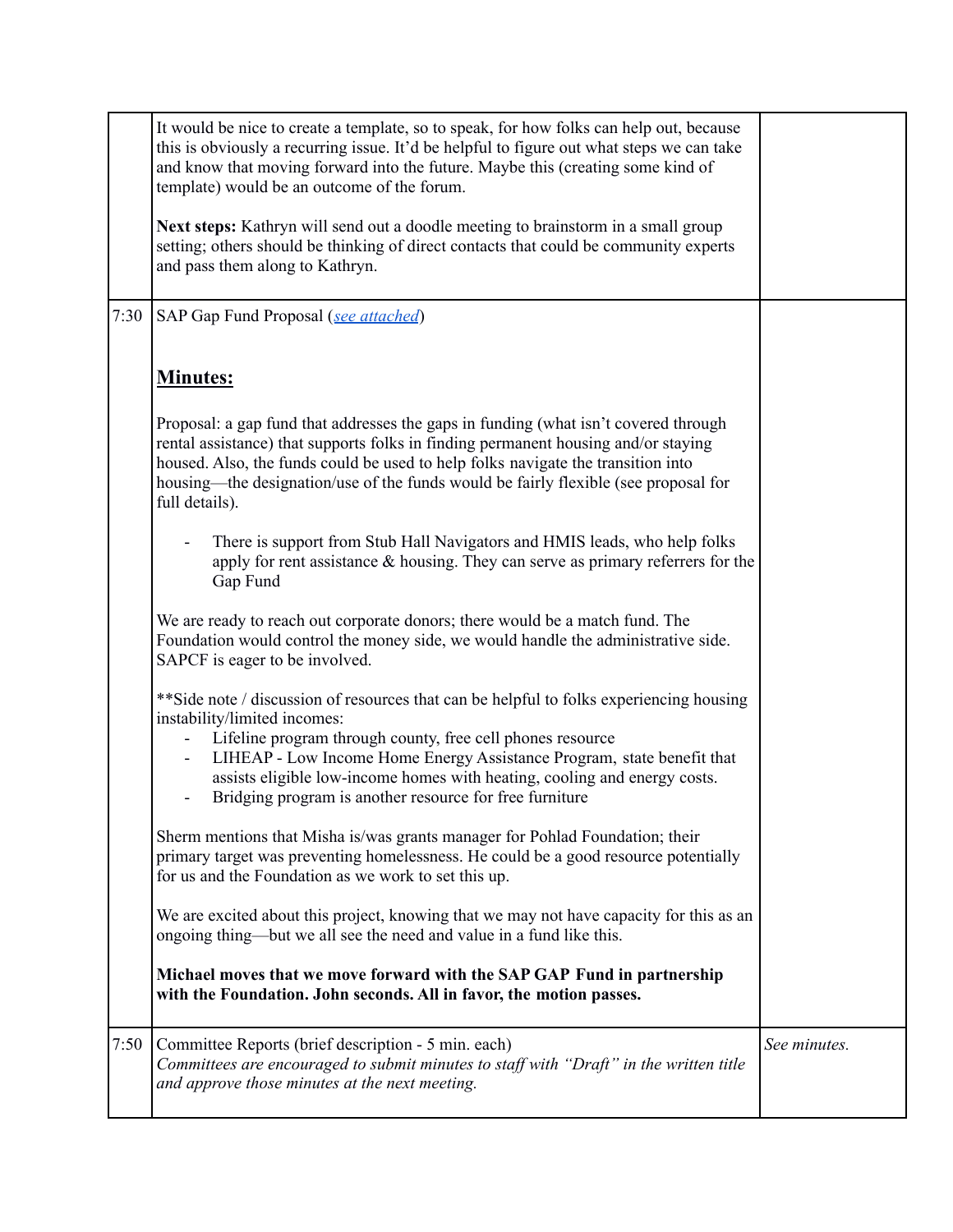|      | <b>Minutes:</b>                                                                                                                                                                                                                                                                                                                                                                   |              |
|------|-----------------------------------------------------------------------------------------------------------------------------------------------------------------------------------------------------------------------------------------------------------------------------------------------------------------------------------------------------------------------------------|--------------|
|      | Equity: discussed safety concerns at Union Flats with residents - many are interested<br>in attending equity meetings; community meal in Feb went well; interest in extending<br>community meal to residents at Union Flats to expand out. Melissa Williams gave<br>presentation on Brightside produce program                                                                    |              |
|      | <b>Environment:</b> discussed park at Westgate; Kasota ponds, put basking logs for turtles,<br>will be fighting the buckthorn; Westrock $\&$ air quality problems—there have been<br>complaints about health effects of their emissions. They're looking into ways to<br>monitor local concentrations.                                                                            |              |
|      | Land Use: two new committee members approved in consent agenda; discussed<br>Unified Design Guidelines; construction noise discussion with Matt Privratsky; some<br>developments                                                                                                                                                                                                  |              |
|      | <b>Transportation:</b> grant proposals, intersection of Carleton & Territorial, brainstorming<br>to transform it into a place for people; discussed bus routes around neighborhood;<br>metro transit is wanting feedback on new bus routes                                                                                                                                        |              |
|      | See committee minutes for full details and updates.                                                                                                                                                                                                                                                                                                                               |              |
|      | <b>Questions from our guests:</b>                                                                                                                                                                                                                                                                                                                                                 |              |
|      | Ben: Do you tend to work more on short-term or long-term projects?                                                                                                                                                                                                                                                                                                                |              |
|      | Amelia: Does one need technical knowledge to join? Who decides who is in which<br>committee?                                                                                                                                                                                                                                                                                      |              |
| 8:10 | SAPCF Strategic Renewal Community Panel Report                                                                                                                                                                                                                                                                                                                                    | Pat/Michael  |
|      | <b>Minutes:</b>                                                                                                                                                                                                                                                                                                                                                                   |              |
|      | Pat attended this representing SAPCC, Michael representing Transition Town. The<br>Foundation was doing Strategic Planning and thinking about their role in the<br>community. There's overlapping interest to diversify the orgs and work<br>together—imagining how all organizations (Murray Middle School, Park Bugle,<br>SAPCC, Transition Town, and CEZ) could work together. |              |
|      | Some specific ideas that came out of it:                                                                                                                                                                                                                                                                                                                                          |              |
|      | The Community Council could serve more of an educational role than we do.<br>$\overline{\phantom{a}}$<br>Potentially have quarterly meetings<br>$\overline{\phantom{a}}$<br>Maybe we should work together on grant proposals around our shared interests                                                                                                                          |              |
| 8:20 | <b>Financial Review</b><br>Grants/Loan Updates                                                                                                                                                                                                                                                                                                                                    | Kathryn/John |